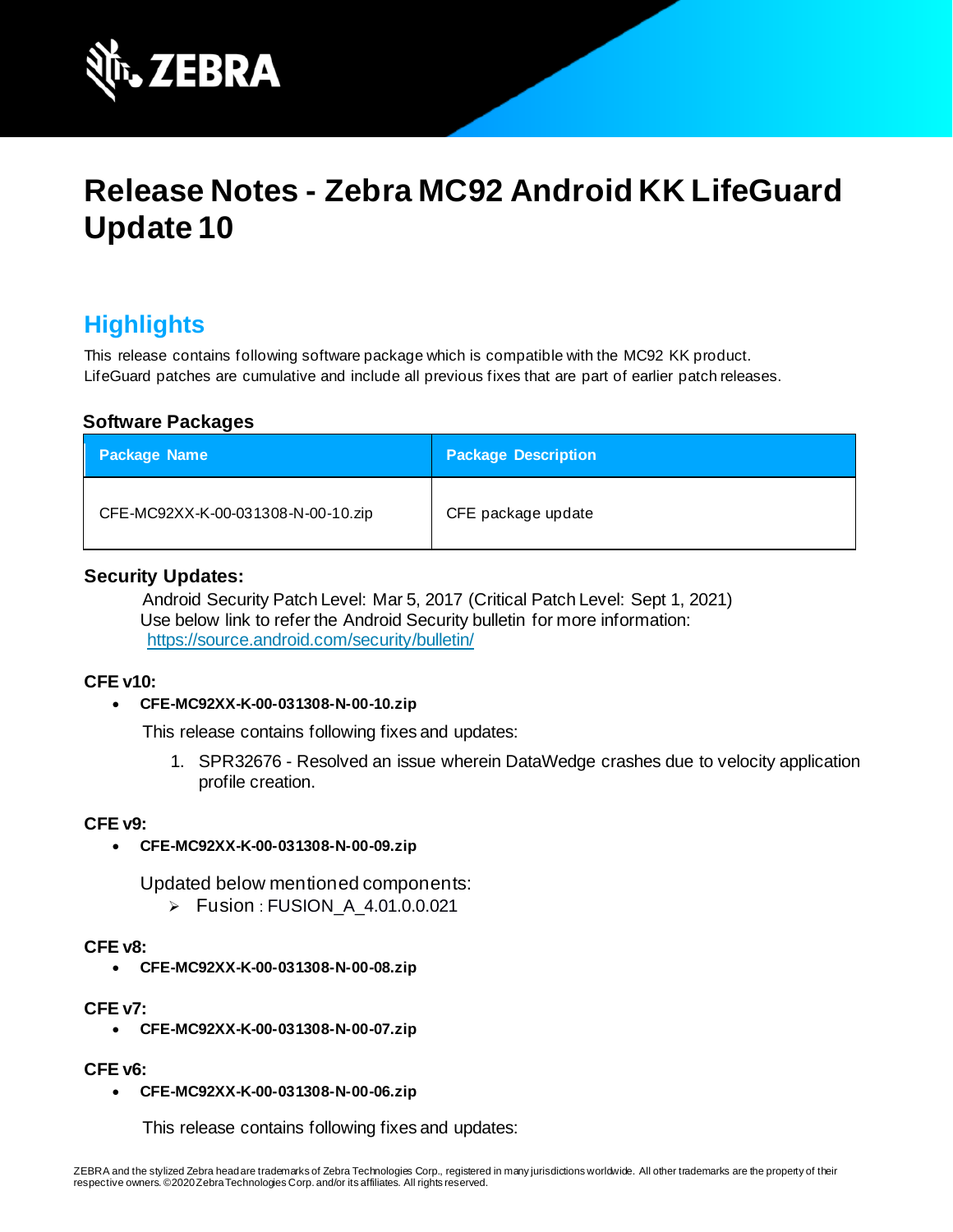

- 1. SPR38477 Resolved an issue wherein devices out of the box intermittently failed to get staged via StageNow.
- 2. SPR37684 Resolved an issue where scanned barcode data was being decoded incorrectly intermittently for CODE39 symbology.
- 3. Updated following Components:
	- $>$  MX 7.3.1.1

#### **CFE v5:**

#### • **CFE-MC92XX-K-00-031308-N-00-05.zip**

This release contains following fixes and updates:

- 1. Updated below mentioned components:  $\triangleright$  Mx $\cdot$  6.4.1.1
- 1. SPR36366 Resolved an issue where MC92 decode support is not proper for code128 barcode in DataWedge.
- 2. SPR36869 Resolved an issue where SPR36366 fix causes a noticeable lag before scanner is available after reboot.
- 3. Scanner Firmware updated (SE4750 firmware PAABVS00-005-R05 Image kit (IMGKIT\_8.02T01.15)

#### **CFE v4:**

• **CFE-MC92XX-K-00-031308-N-00-04.zip**

#### **CFE v3**:

- **CFE-MC92XX-K-00-031308-N-00-03.zip** This release contains following fixes and updates:
	- 1. SPR35782 Resolved an issue where RSSI of the device was reported -2dbm less than the actual value
	- 2. SPR35830 Resolved an issue where device fails to perform consistent FT roam with certain Infrastructure.
	- 3. Zebra-EULA (End User License Agreement) is included in Android Settings which allows the end user to view the status of Machine Data collection by Zebra Data Service Agent (ZDS).
	- 4. Included Zebra Software License Manager (ZSL) v3.1.1
	- 5. Updated below mentioned components:
		- $>$  Mx: 6.4.0.0
		- ➢ DW: 6.4.18
		- ➢ Fusion : FUSION\_A\_4.01\_0.0.18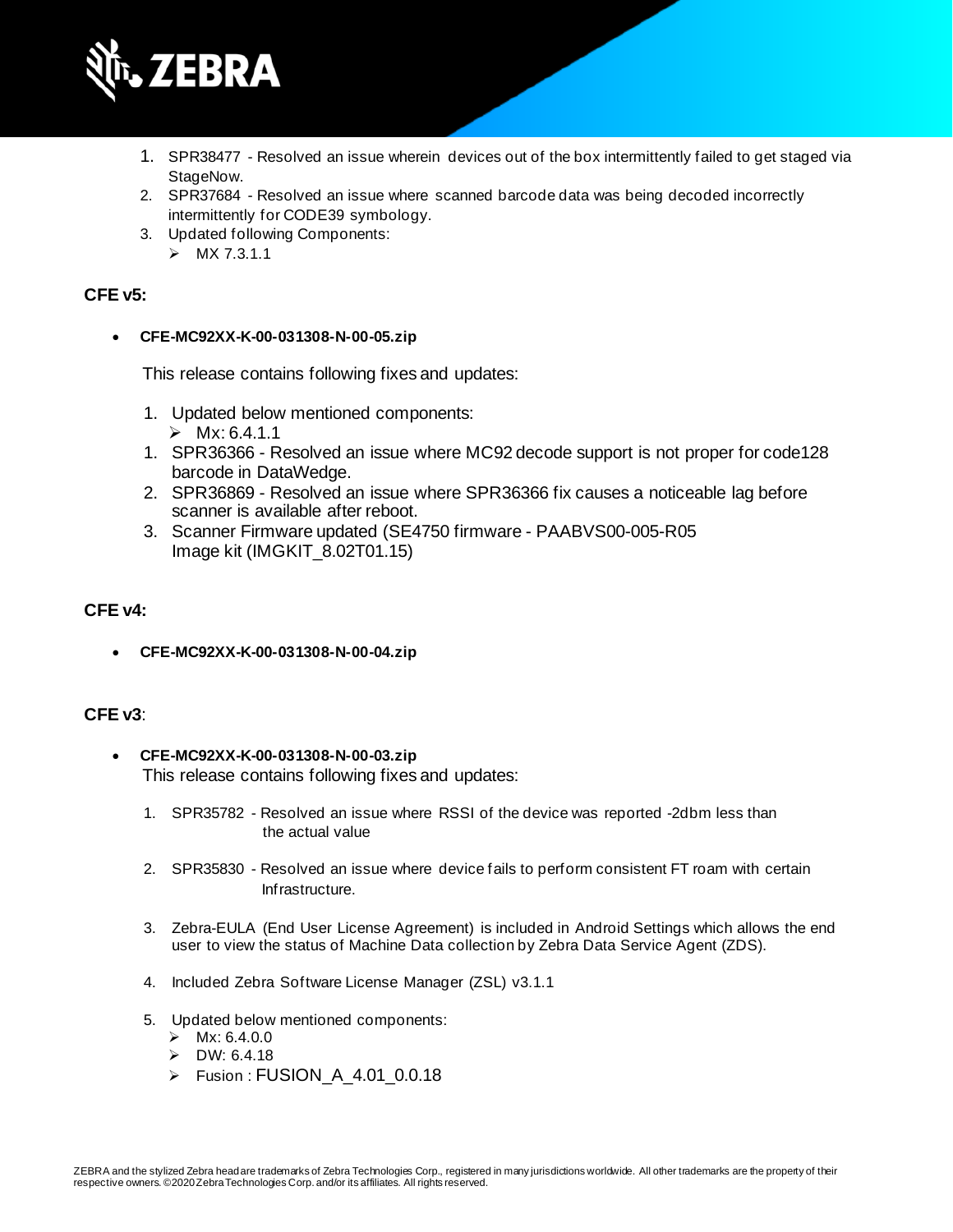

#### **CFE v2**:

#### • **CFE-MC92XX-K-00-031308-N-00-02.zip**

This release contains following fixes and updates:

- 1. Updated DataAnalytics version: 1.0.2.2091
- 2. SPR33599 Resolved an issue wherein few system apps were being disabled after Applock whitelist mode was enabled.
- 3. SPR33512 Resolved an issue wherein TCPDump rollback was not happening when Change in network connection was detected.
- 4. SPR33948 Fixed SSL Exception due to incomplete TLS extension information in client hello packet.
- 5. SPR34291/34469/34236/34991 Fixed the issue of double key entries erroneously occurring due to different keyboard sensitivities.

#### **CFE v1**:

• CFE-MC92XX-K-00-031308-N-00-01.zip

This release contains following fixes and updates:

1. Spectre & Meltdown correction for variant 2

#### **Version Information**

Below Table contains important information on versions

| <b>Description</b>          | <b>Version</b>                                      |
|-----------------------------|-----------------------------------------------------|
| <b>Product Build Number</b> | 03-13-08-4AJ22-K-00-M1-100617                       |
| <b>Android Version</b>      | 4.4.4 (KitKat)                                      |
| <b>Security Patch level</b> | Mar 5, 2017 (Critical Patch Level: Sept 1, 2021)    |
| Linux_kernel                | 3.4.48                                              |
| <b>Component Versions</b>   | Please see Component Version under Addendum section |

### **Important Links**

- **Requirements & Instruction:**
	- o [Installation and setup instruction](https://www.zebra.com/content/dam/zebra_new_ia/en-us/software/operating-system/mc9200-operating-system/MC92-KK-os-update-instructions.pdf)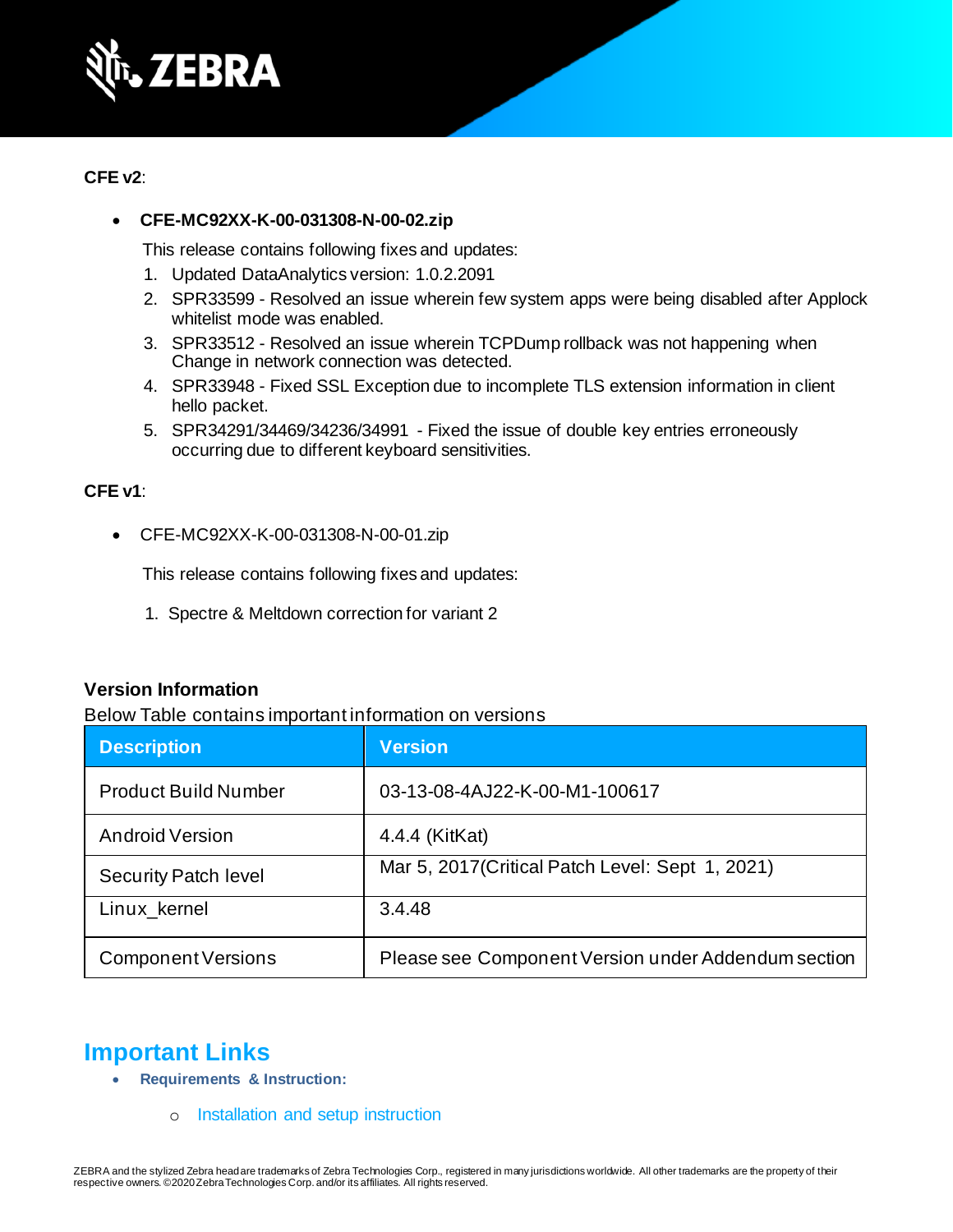

- • [Zebra Techdocs](https://techdocs.zebra.com/)
- • [Developer Tools](https://developer.zebra.com/)

# **Device Support**

This software release has been approved for Android MC92 KK models mentioned below.

| Device             | <b>Operating System</b> |  |
|--------------------|-------------------------|--|
| MC92N0-GA0SYxAA6WR | Android 4.4.4           |  |
| MC92N0-G30SYxAA6WR | Android 4.4.4           |  |
| MC92N0-GM0SYxAA6WR | Android 4.4.4           |  |
| MC92N0-GL0SYxAA6WR | Android 4.4.4           |  |
| MC92N0-GJ0SYxAA6WR | Android 4.4.4           |  |
| MC92N0-GP0SYxAA6WR | Android 4.4.4           |  |

# **Addendum**

### **Component Version**

| <b>Component / Description</b> | <b>Version</b>                |  |
|--------------------------------|-------------------------------|--|
| <b>Product Build Number</b>    | 03-13-08-4AJ22-K-00-M1-100617 |  |
| <b>Android SDK Level</b>       | 19                            |  |
| <b>Patch Version</b>           | 10                            |  |
| <b>App Gallery</b>             | 3.0.1.7                       |  |
| <b>B2M Elemez</b>              | 1.0.0.352                     |  |
| <b>Battery Manager App</b>     | 1.3.7                         |  |
| <b>Bluetooth Stack</b>         | 4                             |  |
| <b>BT Pairing Utility</b>      | 3.3                           |  |
| Data Analytics                 | 3.7.1.1002                    |  |
| DataWedge                      | 6.5.61                        |  |
| <b>Device Diagnostics</b>      | 1.15.0.4                      |  |
| <b>DWDemo</b>                  | 2.0.11                        |  |
| EA                             | 2.57                          |  |

ZEBRA and the stylized Zebra headare trademarks of Zebra Technologies Corp., registered in many jurisdictions worldwide. All other trademarks are the property of their<br>respective owners.©2020ZebraTechnologies Corp. and/or